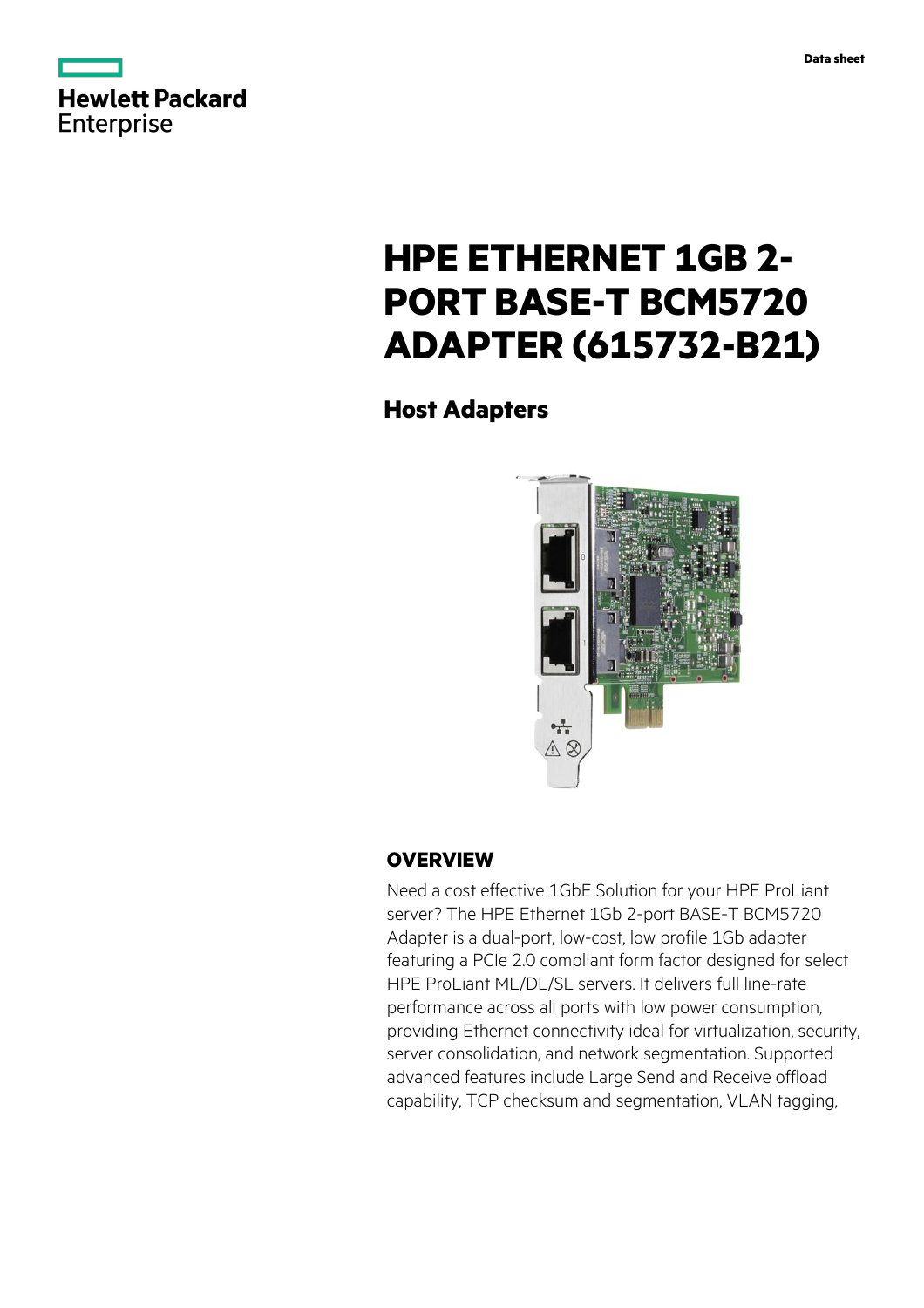MSI-X, jumbo frames, IEEE 1588 (Precision Time Protocol – PTP), and virtualization features such as VMware NetQueue and Microsoft Virtual Machine Queue (VMQ). Support for HPE Sea of Sensors 3D Technology enhances server performance while reducing energy use and expense.

#### **FEATURES**

#### **Single-chip, Dual-port, 1 Gb Ethernet Adapter Designed for Performance and Energy Savings**

An aggregate, full duplex transfer rate of 4 Gb/s per adapter improves response times and alleviates bottlenecks.

Comprehensive stateless offloads optimize host efficiency and virtual machine density by offloading network processes from the host CPU.

Virtualization support for VMware NetQueue and Microsoft VMQ helps meet the performance demands of consolidated virtual workloads.

Support for MSI/MSI-X provides performance benefits for multi-core servers by load balancing interrupts between CPUs/cores.

Support for Energy Efficient Ethernet (EEE) reduces operating expenses.

### **Technical specifications HPE Ethernet 1Gb 2-port BASE-T BCM5720 Adapter**

| <b>Product Number</b>     | 615732-B21                                                                                |
|---------------------------|-------------------------------------------------------------------------------------------|
| <b>Technology</b>         | Network processor                                                                         |
| <b>Protocol supported</b> | Ethernet, 802.3, 802.3ab, 802.3u, 802.3x, Dynamic 802.3ad, 802.1Q, 802.3az, 1588, 802.1as |
| Data rate                 | 1Gb                                                                                       |
| <b>Bus type</b>           | PCIe Gen2 x1                                                                              |
| <b>Form factor</b>        | Standup                                                                                   |